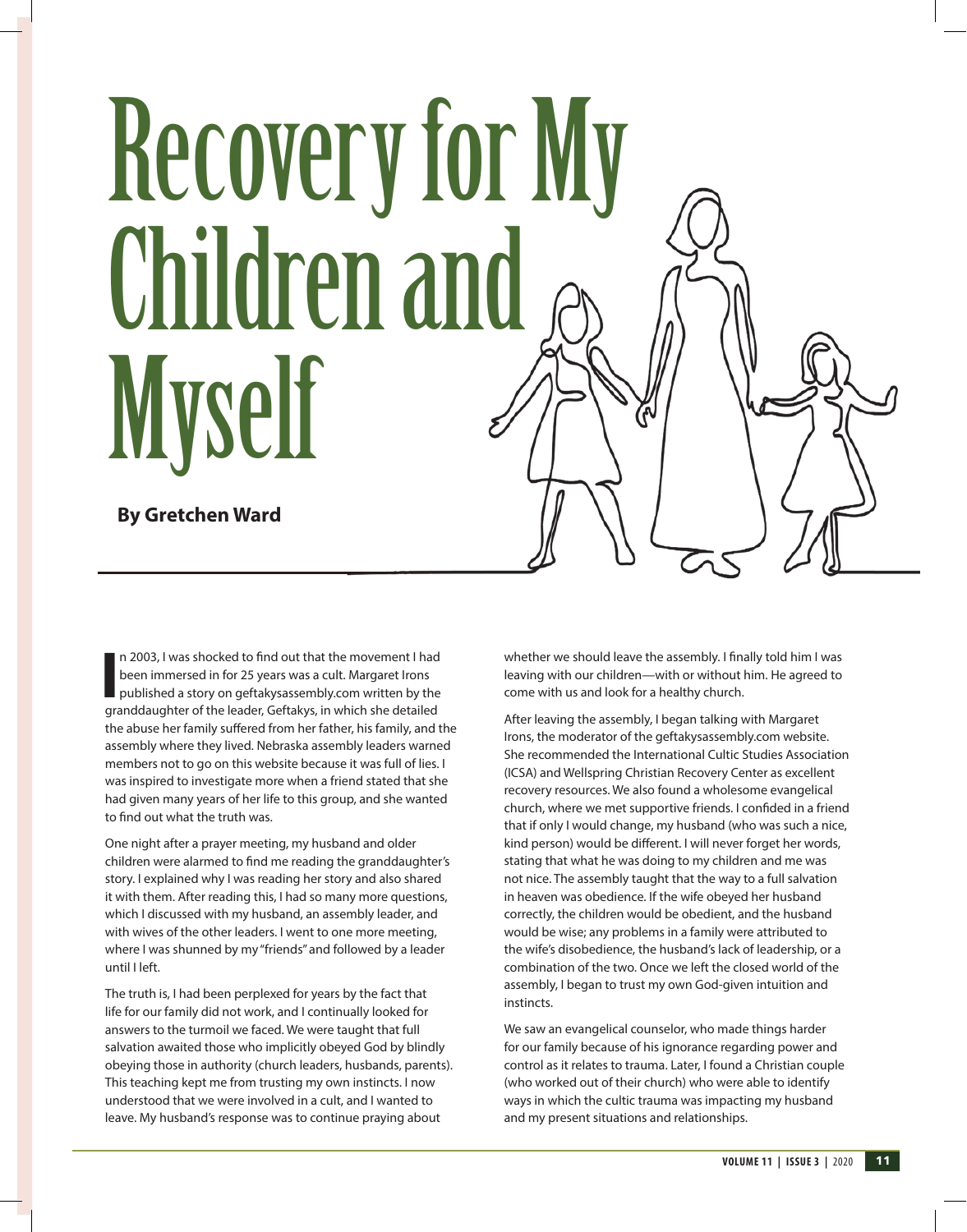As my older children became involved with the youth group in our new church, they were ready to leave the cultic world and transition into modern society. This transition was harder for me, and my husband did not want to change. He physically left the assembly, but he never let go of the assembly mindset. Together, my children and I left the closed world of the assembly. We worked through our differences under the guidance of an evolving, healthy support system. My feelings at that time were best expressed by Gladys Knight in "Midnight Train to Georgia": "I'd rather live in [*their*] world than live without [*them*] in mine" (Midnight Train, 1973).

## **In 2003, I was shocked to find out that the movement I had been immersed in for 25 years was a cult.**

Quite a while before we went to Wellspring, my oldest, kindhearted daughter began acting out a lot. I knew if she was struggling in this manner, then something was terribly wrong at our house. One day, she looked at me and asked, "How long are you going to put up with this guy because I would really like to have a normal dad"? I knew my husband was not good for me, but I felt he was good for my children. Now, for the first time, I realized he was not good for them either. The more I realized how assembly life had hurt my children, the more desperate I was to find a way for them to have the life they deserved. At that time, my daughter and I tried to find her a suitable counselor, but we did not find anyone in the evangelical world sufficient for her level of trauma.

Many months later, I contacted ICSA and asked whether they had a counselor near us. They gave me Dr. Lois Svoboda's contact information. She and I talked on the phone, and soon I went to meet with her. She offered to see me and my husband (if he wanted to come), pro bono, if we were able to come to her town to meet. Every week through all kinds of weather, I drove my old car to see her (my husband rarely went). My discussions with Lois were invaluable. She recommended we go to Wellspring in Ohio, but the idea seemed out of reach to me because of the cost. She brought it up a couple more times and mentioned they had scholarships, so I began looking into the possibility of going there. Donors from ICSA and some of my family members helped us raise the funds for seven of my children and me to go to this program.

As my older daughter's life continued its downward spiral, I became frantic to help her and the rest of my children. Although I worked hard to bring my daughter help, I was not able to protect her from what was happening. One of our counselors, who took time to talk with her, said my daughter remembered things at a time when she was most vulnerable. It was devastating to watch her path unfold, and my heart broke for the pain I knew she was experiencing. The worse life became for her, the more I threw my energy into finding recovery for her and all my other children. I was inspired by

Stephen Curtis Chapman's words, "so sink or swim, I'm diving in" (Chapman, 1999). I worked tirelessly with no clear agenda except to help them find the life God had for them.

The fall before we went to Wellspring, two of my sons moved from homeschooling to neighborhood public schools. My older son went to a nearby inner-city high school and my younger son to a rural school. I was in close contact with their counselors, teachers, and other related people as they made this transition. They both did well. Later, as life evolved, each of the younger children moved into different school situations, while I went back to school.

In our previous life, my husband would set the family dynamics in motion and then blame me for any problems. As my children and I became more independent, he became angry and more aggressive. Our counselors encouraged us to live separately for a bit so we could each work on ourselves. The longer he was gone, the more peaceful our home and lives became. He kept wanting to come back, but by postponing his return, we stayed safe.

Eventually he threatened that, within a week, I must sign a contract with him and our pastor. In the contract, I must agree to live with and submit to him, as previously, or he would file for legal separation. A legal separation meant he would have half of our children. I knew he would not take care of them, so I went to a lawyer and filed for divorce. I knew how he would react to receiving divorce papers, so I went to the courthouse and filed for a protection order. Some friends put my children and me up in a hotel, so we were safe. My husband reacted as expected by going to our home (which our neighbors were watching) and by continually calling us. It was a scary and unsettling time for all of us.

The court hearing did not go well. I went into the hearing with a protection order, and I came out with new orders for coparenting and mediation, and no protection order. My intuition told me something was very wrong. That same week, three different acquaintances recommended a certain lawyer to me. I called this lawyer, discussed our situation, and hired him, paying him as I could. When I met with him and explained our story, he stated we should all get counseling and focus on our recovery. He prepared me for the fact that my husband would try to manipulate my children and me through the divorce process. Our support system grew to include YWCA, specialized lawyers, and counselors.

Our main income for a few years was a large, daily paper route my children and I did together in a rough area of town. When I filed for divorce, my father stepped down from being a deacon at his church, stating that charity begins at home. He came to our house at 4 a.m. on weekends to help us deliver more than 500 papers. I looked for community assistance to make ends meet. I printed out the list of available services and their contact information and worked through each one.

For most of their lives, my children had received excellent physical care from physicians and specialists at Boys Town National Research Hospital. Since I trusted them, I signed up for their parenting classes. My family had been a continual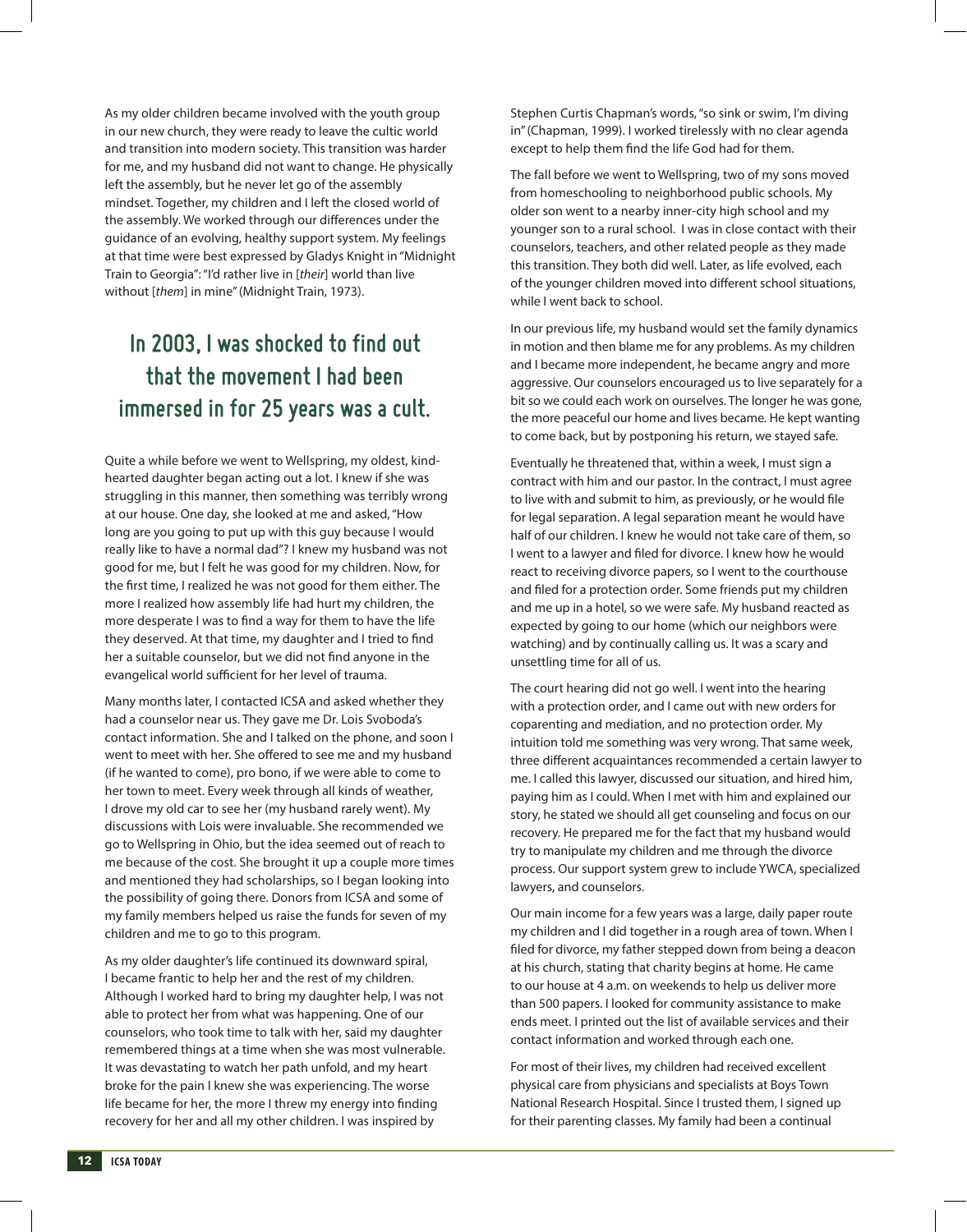support, and during this time my parents became even more of a lifeline. After filing for divorce, my children and I started going to church with them. I also began meeting with my YWCA advocate and went to the organization's domestic-violence and safety classes. In these classes I learned the difference between relationships governed by power and control and those forged through equality and respect. I posted The Power Control Wheel and The Equality Wheel in our home to reinforce these principles (The Power Control Wheel, 2013). We continued to build on a solid foundation with family, grandparents, pets, church, counseling, and healthcare providers.

**My anger and pain energized my recovery quest. I felt like a blind woman walking into a new world, trusting my own intuition, my children's input, and professionals with an understanding of trauma to guide us.**

Our next step was going to Wellspring's Recovery Center for 2 weeks. My older three children went first. My oldest daughter benefited from going to Wellspring, but her counselors felt her situation had gotten to a point at which she could not grasp what they had to offer. Dr. Martin invited her to come back when she was able. Little did I know it would be many years before she would be able to do this, and in the interim Dr. Martin passed away.

Later, while Dr. Martin was still there, my four younger children and I went. Education became the tool we used to move forward, because I believed that understanding the truth (not propaganda) does bring freedom. Wellspring used Robert Lifton's eight criteria of mind control in its education program (Lifton, 1991). We learned how cult leaders use mind control to trap talented, idealistic young people to work for the group's mission. As we understood what had happened to us, we were more able to let go of the past and move forward in presentday society.

After my oldest children's time at Wellspring, their counselors had helped me understand what each child needed. After talking with Dr. Martin, I became more aware of what my oldest daughter's struggles were as they related to the cult and her father. This awareness gave me insight into the behaviors of my oldest, special-needs son. In light of my new insight, I called my son's service coordinator to discuss his situation. She recommended a certain in-home counselor, skilled in understanding trauma and abuse. This man began seeing my son and eventually saw most of my children. He met with us individually, in small groups, or larger groups. It was a time of growth and change. It was also a painful time. The professional

input from our support system (including more specialneeds support and services) worked synergistically, and our understanding of the past trauma deepened. As I faced the hard truth of what had happened, God poured new life into us.

I talked with counselors to understand the dynamics involved with my daughter's struggles and made sure my family did not "blame the victim." I stayed in close contact with her, attempting to be there for her and keep her as safe as possible. My anger and pain energized my recovery quest. I felt like a blind woman walking into a new world, trusting my own intuition, my children's input, and professionals with an understanding of trauma to guide us. I asked a wise mentor how to prevent my other children from such problems. He encouraged me, when I saw my other children struggling and I was unable to help them, to make sure I found them the resources they needed to succeed. This became my path. After many years, my daughter was able to reach out to a sobriety program, where she received excellent help. Step by step, her life transformed into what she had always wanted it to be.

Robert Lifton's eight criteria explain the calculated, physiological process of mind control and how trusting individuals can easily become trapped in an alter world:

- Milieu Control filters information flow and social interaction (Lifton, 1991).
- Mystical Manipulation attributes supernatural influence where there is none (Lifton, 1991).
- Demand for Purity sets unreachable standards and unreasonable rules limiting successful experiences (Lifton, 1991).
- Cult of Confession requires confession for undesirable thoughts and feelings and minor infractions, propagating false guilt and shame (Lifton, 1991).
- Sacred Science attributes unquestionable truth to closed 'group-think,' blocking alternative ideas as irreverent or unscientific (Lifton, 1991).
- Loaded Language is 'thought-blocking' group language, meant to quickly shut down critical thinking (Lifton, 1991).
- Doctrine over Person decrees each individual value according to the leaders' perception of their conformity to the group and its mission (Lifton, 1991).
- Dispensing of Existence occurs as the group decides who is saved, enlightened, worthwhile, or accepted (Lifton, 1991).

An essential part of mind control is repressing the individual's true self. The assembly labeled natural human development as sinful or rebellious and equated obedience with holiness. When individuals of any age are not allowed to express their own wants and needs, they will not be able to create their own ideas. People of any age living in these closed systems grow up with major disadvantages that often continue well into adulthood.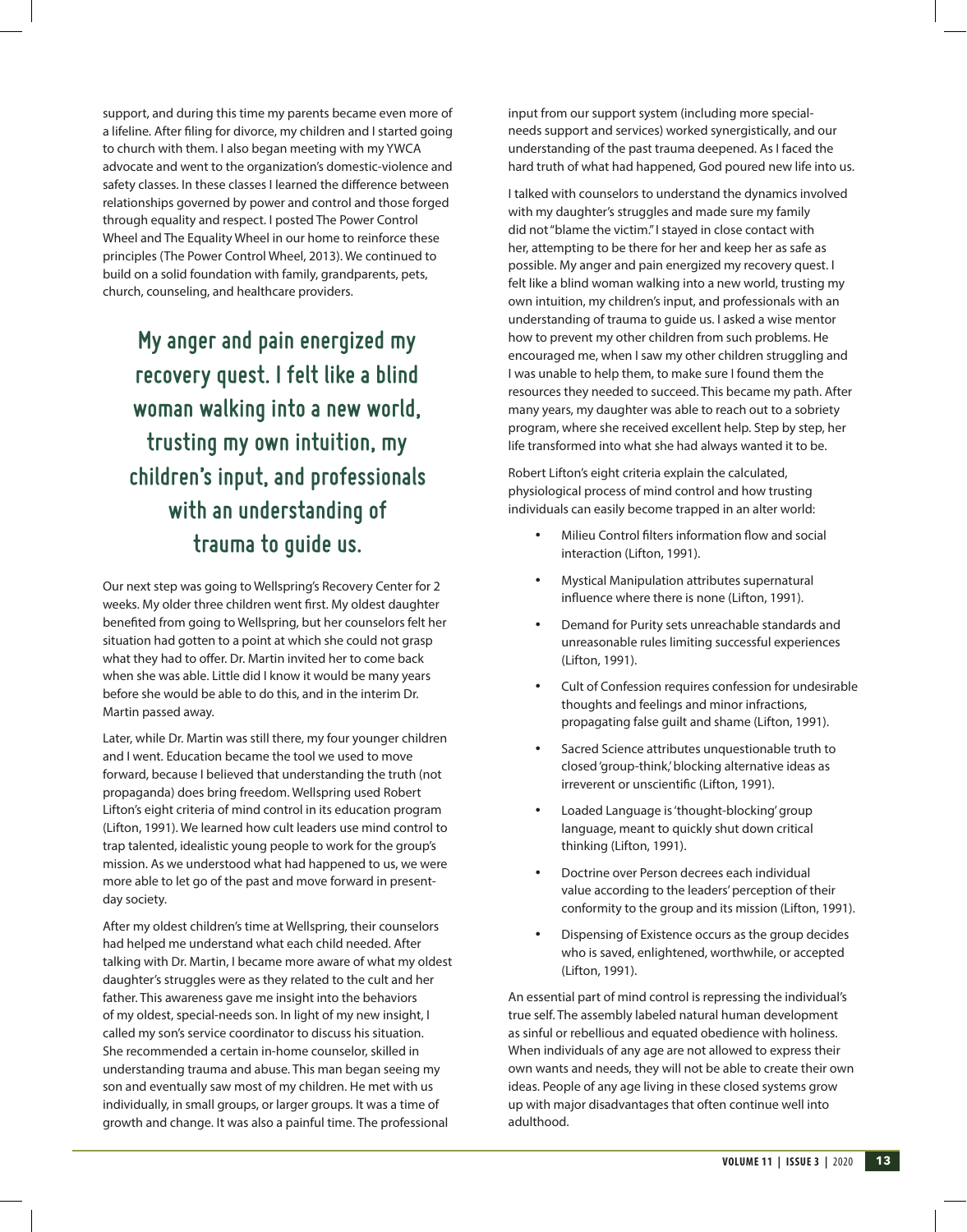"…Erikson's eight stages of healthy human development begin at birth and progress sequentially with age" (Erikson's Stages of Development, n.d.). The related developmental stages,

potential outcomes of healthy development at each stage, and potential outcomes of unhealthy development at each stage are summarized in Table 1.

### **TABLE 1**

### **Erikson's Eight Stages of Psychosocial Development: Healthy and Unhealthy Outcomes**

| <b>Stage</b> | <b>Typical Age for This</b><br><b>Developmental Level</b> | <b>Healthy Outcome:</b><br><b>Individuals learn</b>                                                                      | <b>Unhealthy Outcome:</b><br><b>Individuals learn</b>                                                           |
|--------------|-----------------------------------------------------------|--------------------------------------------------------------------------------------------------------------------------|-----------------------------------------------------------------------------------------------------------------|
| Stage 1      | Infant                                                    | trust from meaningful response<br>to their needs                                                                         | mistrust from unmet needs                                                                                       |
| Stage 2      | Toddler/young child                                       | autonomy from healthy<br>separation/individuation                                                                        | shame/doubt from inability to<br>separate/individuate                                                           |
| Stage 3      | Preschool                                                 | initiative from positive<br>interaction with environment                                                                 | guilt from lack of positive<br>interactions with environment                                                    |
| Stage 4      | Early elementary                                          | industry from positive<br>communication with<br>family/peers, resulting in<br>competence and competence                  | inferiority from lack of positive<br>communication resulting in<br>feelings of incompetence and<br>inferiority  |
| Stage 5      | Adolescent                                                | identity from development of a<br>strong sense of self                                                                   | role confusion from a poor view<br>of self                                                                      |
| Stage 6      | Young adult                                               | intimacy because their strong<br>sense of self is ready to share<br>their life with others                               | loneliness/isolation because their<br>poor self-perception is reluctant to<br>share their life with others      |
| Stage 7      | Middle-aged adult                                         | generativity from finding<br>meaningful life's work and<br>service bringing feelings of<br>usefulness and accomplishment | stagnation from inability to<br>work productively causing lack<br>of motivation and feelings of<br>hopelessness |
| Stage 8      | Older adult                                               | integrity from life reflection<br>resulting in acceptance of their<br>past                                               | despair from inability to meaningfully<br>reconcile their past                                                  |

*Note:* Contents derived from https://courses.lumenlearning.com/teachereducationx92x1/chapter/eriksons-stages-ofpsychosocial-development/

If healthy development does not occur in a timely manner, that development still needs to take place before the individual can progress through sequential stages. This happens in an honest, accepting, and encouraging environment. The poem "Children Learn What They Live," by Dorothy Law Nolte, describes the power of positive, healthy interactions, which can occur at any age.

If children live with criticism, they learn to condemn.

If children live with hostility, they learn to fight.

If children live with ridicule, they learn to be shy.

If children live with shame, they learn to feel guilty.

If children live with encouragement, they learn confidence.

If children live with tolerance, they learn to be patient.

If children live with praise, they learn to appreciate.

If children live with acceptance, they learn to love.

If children live with approval, they learn to like themselves.

If children live with honesty, they learn truthfulness.

If children live with security, they learn to have faith in themselves and others.

If children live with friendliness, they learn the world is a nice place in which to live. (Law, 1954, p. 1)